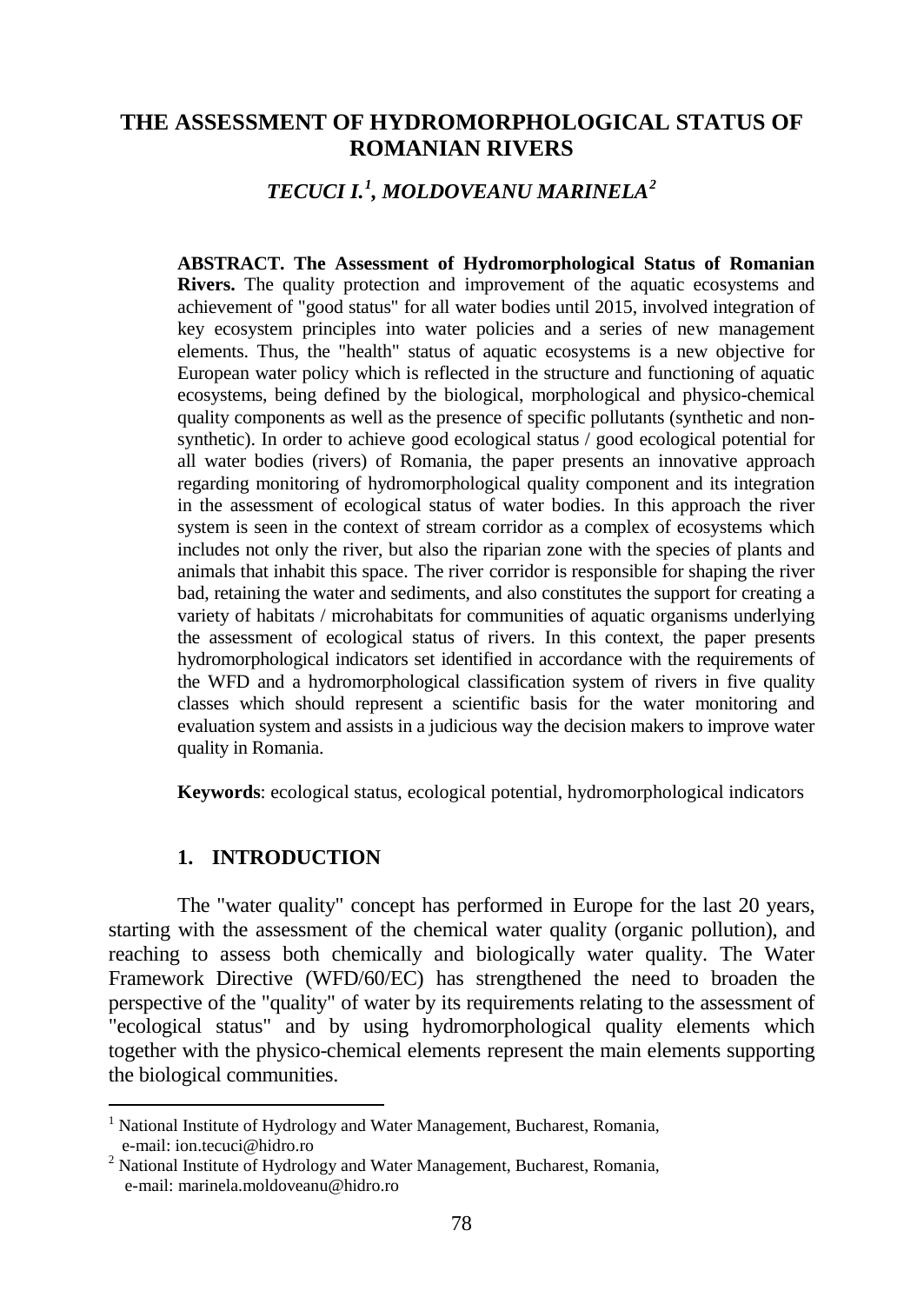In order to assess of rivers hydromorphological condition in the last few years have been developed several methods based on the WFD requirements (McGinnity et al., 2005), have been identified and used different hydromorphological indicators which accurately reflect the status of water bodies and enable the hydromorphological classification.

The paper highlights the need for a methodology for determining the hydromorphological indicators in order to assess the hydromorphological status of water bodies (rivers), which subsequently be integrated with biological, chemical (specific pollutants) and physico-chemical (temperature, oxygen, salinity, etc.) indicators, having the final goal the assessment of the ecological status as required by the WFD, being aware that the removal from the natural flow regime, urges the damage of aquatic ecosystems. At the same time, the paper presents the shortcomings of the current water quality monitoring system in Romania in terms of insufficient integration of biological, physico-chemical and hydromorphological components as well as the development of tools (indicators set) able to determine with highest confidence the water quality status. Also, in order to implement the WFD in Romania, the paper presents a set of indicators for assessing the hydromorphological status of water bodies (rivers) and a classification system in five quality classes. This method is intended to be a tool that can efficiently assist the policy makers on water management in Romania.

## **2. MATERIAL AND METHODS**

In this approach the river system is seen in the context of stream corridor, as a complex of ecosystems which includes not only the river, but also the riparian zone with the species of plants and animals that inhabit this space. The river corridor is responsable for shaping the river bad, retaining the water and sediments, and also constitute the support for creating a variety of habitats / microhabitats for communities of aquatic organisms underlying the assessment of ecological status of rivers.

The rivers belonging to fluvial geomorphologic system has a morphological component and a "flowing" component. The first component express the relationship between shapes and variables, and the second component expresses the mass flow (sediment and water) and energy. The geomorphological processes rise to the creation of habitats, habitats that are occupied by living aquatic communities underlying the biological assessment of rivers. Considering the hydromorphological characteristics (called physical by some authors) can be done having regard to the four major interrelated themes: liquid flow - solid flow morphology - connectivity, all leading to habitats.

In order to assess the hydromorphological status of rivers the Water Quality Standard (SR EN 15843/2010) recommends taking into account the following elements: riverbed geometry (shape in plan and cross section); substrate (volume of allochthonous material, mixture of substrate); riverbed vegetation and organic deposits; erosion; impact of artificial structures; modification of the river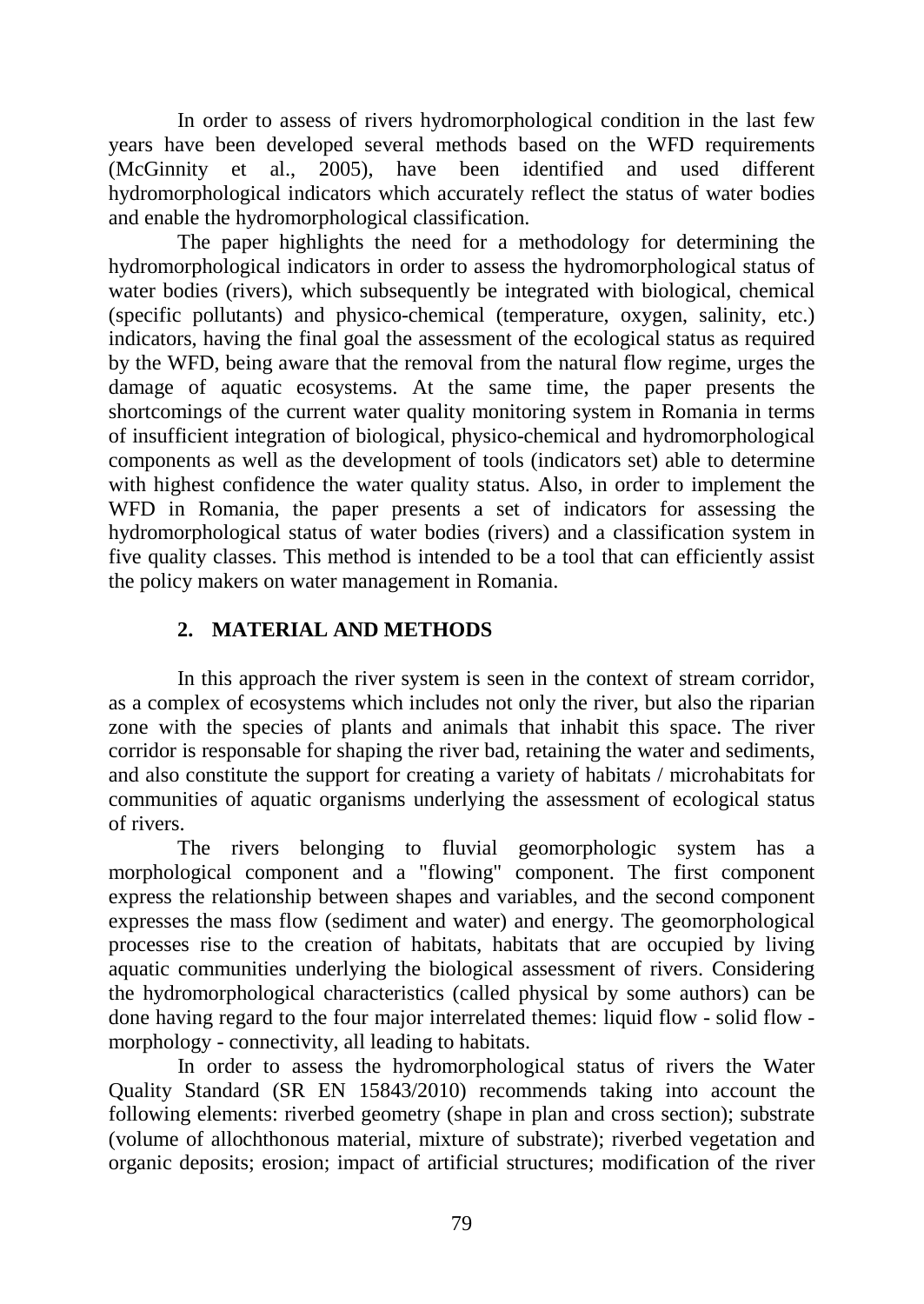banks; adjacent land use; the degree of lateral connectivity; the degree of lateral change of river bed. In order to assess the hydromorphological status of water bodies all the elements listed above, and other parameters were analyzed and have been proposed their quantification as hydromorphological indicators.

The assessment of hydromorphological state of water bodies starts from the idea that they are in the natural status in terms of hydrological, morphological and minor river bed configuration, transversal and longitudinal processes of the channel, the continuity bed or banks and lateral mobility, riparian zone and lateral connectivity. As a result of human activities the naturalness of the river is affected, especially several parameters that characterize the natural status and the magnitude of the changes are severe.

In order to characterize the hydromorphological status of water bodies has prepared this assessment expressed by the indicators which were given scores as numbers, with positive values for the natural status and penalties for any anthropogenic intervention. Penalty values are the higher since the degree of damage of parameters is higher. Also, to provide these scores were taken into account the place and the role which the affected parameter has in the development of the river to a state of dynamic equilibrium. Thus, the higher penalties were given to flow modification, the riverbed morphology and longitudinal continuity.

In granting scores were taken into account the following considerations:

- Under natural conditions streams have the tendency to provide a relatively stable combination between the different variables which are specific to them. There are two types of variables: independent or control variables and the dependent or response variable. As independent variables, two are fundamental and determines the natural fluvial dynamics: liquid flow and solid flow. As dependent variables which shaping the riverbed morphology to be proper for optimal transit of liquid and solid flows are considered to be the riverbed geometry, velocity, sinuosity, and the average diameter of the particles of riverbed.
- An overwhelming role in the development of the river hidrogeomorphology plays the liquid and solid flow including the relationship between river channel and floodplain (floodplain) that influence the maximum flow.

## **3. RESULTS AND DISCUSSIONS**

The assessment is based on consideration of three groups of parameters for which were given conventionally the following scores: **hydrological regime** - 90; **channel morphology and platform naturalness** - 60; **riparian corridor characterization** - 60. The classification system into five classes is based on the percentage of the maximum score attributable to each class as can be seen in Table 1.

Considering those mentioned above results the following classification of hydromorphological status of rivers can be made (Table 1).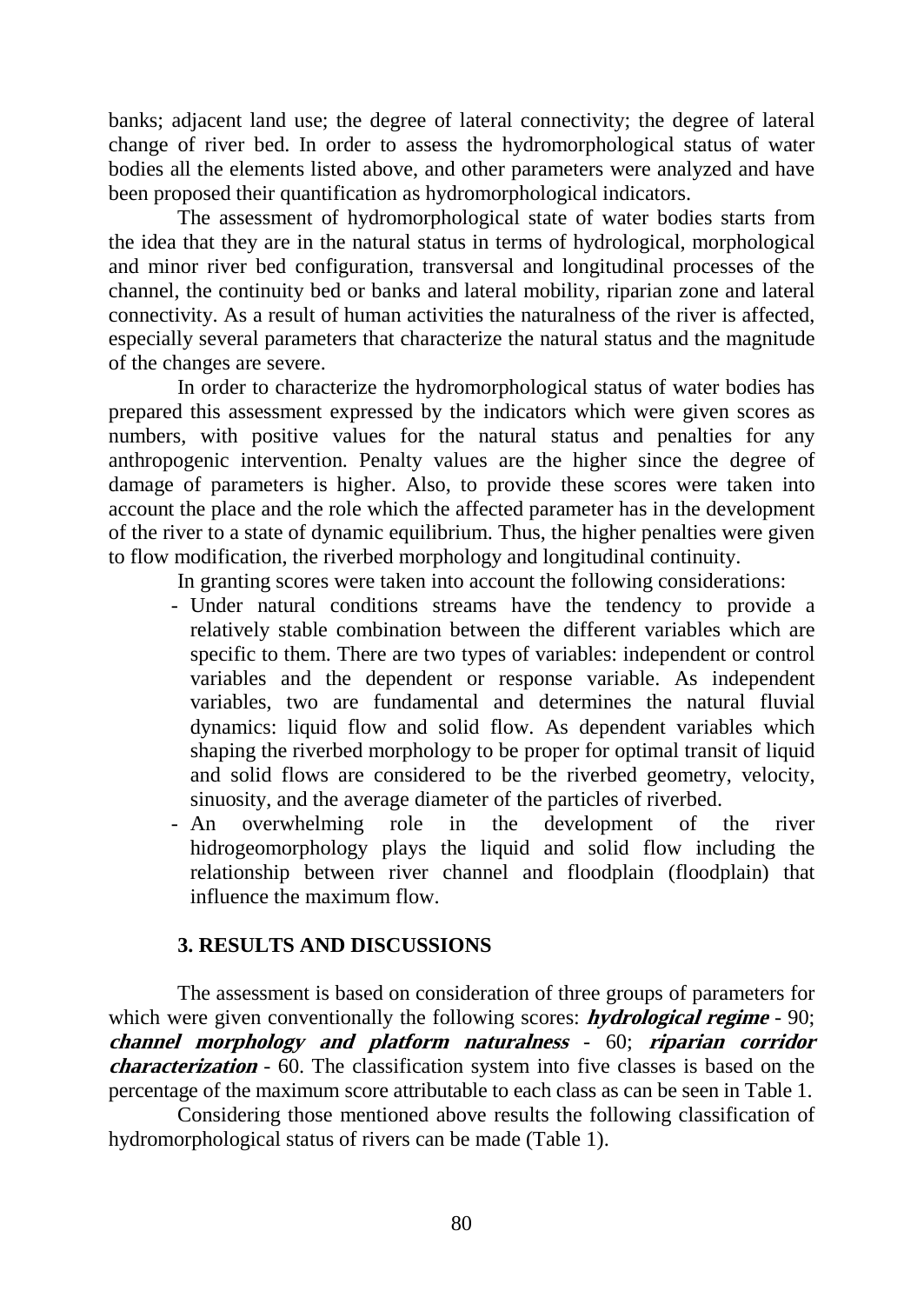| <b>Class</b> |           | Percentage<br>$($ %) | <b>Characterization</b><br>of hydrological<br>regime | <b>Characterization</b><br>of minor the<br>riverbed and of<br>the river banks | Riparian corridor<br>characterization | <b>Hydromorphological</b><br>status |
|--------------|-----------|----------------------|------------------------------------------------------|-------------------------------------------------------------------------------|---------------------------------------|-------------------------------------|
| class I      | Very good | $81 - 100$           | $73 - 90$                                            | $47 - 60$                                                                     | $47 - 60$                             | $170 - 210$                         |
| class II     | Good      | $61 - 80$            | $55 - 72$                                            | $37 - 46$                                                                     | $37 - 46$                             | $128 - 169$                         |
| class III    | Moderate  | $41 - 60$            | $37 - 54$                                            | $25 - 36$                                                                     | $25 - 36$                             | $86 - 127$                          |
| class IV     | Poor      | $21 - 40$            | $19 - 36$                                            | $13 - 24$                                                                     | $13 - 24$                             | $44 - 85$                           |
| class V      | Bad       | $0 - 20$             | $0 - 18$                                             | $0 - 12$                                                                      | $0 - 12$                              | $0 - 43$                            |

*Table 1. Total and partial scores for each section of the index and hydrogeomorphological quality classes*

We are mentioning that the hydromorphological assessment of rivers will be done at water body level. In special cases, when the water body is too large, it will be split into several sectors after hydromorphological criteria, respectively river slope, elevation, flow, form and the limits of the valley, bed morphology, the size of the floodplain, the continuity of the riverbed, the banks material, riparian corridor continuity, etc.

In the following will be present brief explanations on determining hydromorphological indicators.

# **4. CHARACTERIZATION OF HYDROLOGICAL REGIME**

### **4.1. Liquid flow naturalness** (deviations from the natural state)

In order to characterize the liquid flow naturalness is necessary to know the following data: liquid flow hydrograph under natural regime, expressed in average monthly flows; seasonal monthly average flows used by hydroelectric plants; active storage of reservoirs, inactive storage, flood storage and total storage; average flows catch from the river; average multiannual liquid stock in dam location or water intake discharge; average multiannual river discharge in the dam location or water intake discharge.

Once these data are known, the correct scores expressing the deviation from the natural dynamic liquid flow is very simple to give.

In the case of reservoirs with high volumes with use exclusively or mainly hydropower, equipped with large installed hydroelectric flow and operating according to the rules required by the National Power Dispatch can be a reversal of the seasonal hydrological regime.

## **4.2. Sediment supply and mobility**

This indicator expresses the influence of hydrotechnical works on the creation and transport of sediment. It is reminded that the sediments are coming from surface soil erosion and riverbed erosion.

The main works that modify the creation and transport of sediments are soil erosion control works in forestry and agricultural heritage, fighting dams torrent from the river basin.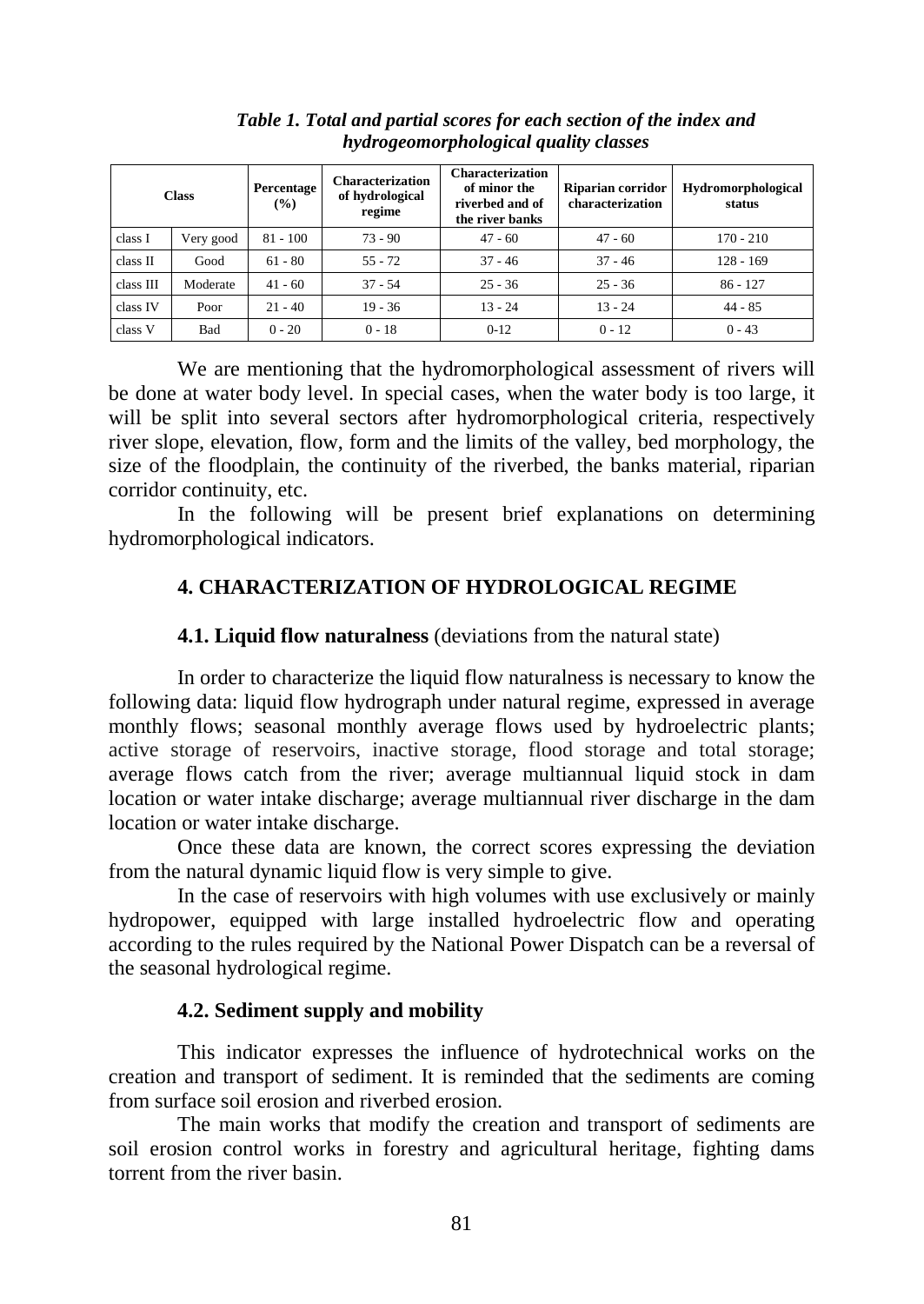The main criteria to granting the scores is the percentage of surfaces with soil erosion control works from total river basin of surface (or total water body surface) in the control section located at the downstream of water body, or for dams and sill with the capacity of sediments retention in tributaries, is taking into consideration the percentage of river basin of surface in the dam section or the sill from the total river basin surface in the section from downstream of the water body.

Another anthropogenic activity that influences the creation and transport of sediments is the extraction of mineral aggregates either in organized gravel pits or dredging. The criterion for granting penalty points is the aggregate annual volume extracted, more or less than  $50,000 \text{ m}^3$ .

The alteration of creation and transport sediments can be caused by artificial paving of minor riverbed, recessed bottom sill, the existence of reservoir sediments retention and some works to reduce energy and water current strength (reducing the depth of water, slope, etc.).

An important part in the creation and transport of sediments are the hydrotechnical works build on tributaries that flows directly into the studied water body, works situated at a distance of up to 5 km upstream of the confluence.

### **4.3. Floodplain functionality**

This indicator measures the floodplain changes as a result of human actions and therefore the floodplain can no longer fulfill its natural functions of flood prevention, of taking silt and energy dissipation current. To assess this indicator is necessary to know the length and width of the floodplain and also the existing obstacles (embankments, railway communications, dams subdivision, etc.).

It is also necessary to know land use within the floodplain and especially the presence of dams, their length, the continuity or discontinuity of them, their location from the edge of the minor river bed.

Floodplain can be frequently flooded (every 3-4 years) or occasionally (every 10-20 years).

To determine this indicator, it is considered the situation in which the floodplain is frequently flooded and in this case is determined the width and length. Frequently flooded area in its natural state is determined from the plans, orthophotos and flood hazard maps. If such documents are not available, it is acceptable that the floodplain potential width at flow with the rates of return of 3-4 years is four times the width of the minor riverbed (the minor riverbed corresponding to bankfull discharge.

A key role in the floodplain functionality modification has the dikes located on one or both side of riverbanks which can be continuous or not. It is also very important the location of dykes from the riverbank, the dykes continuity and their summed length compared to the length of the floodplain.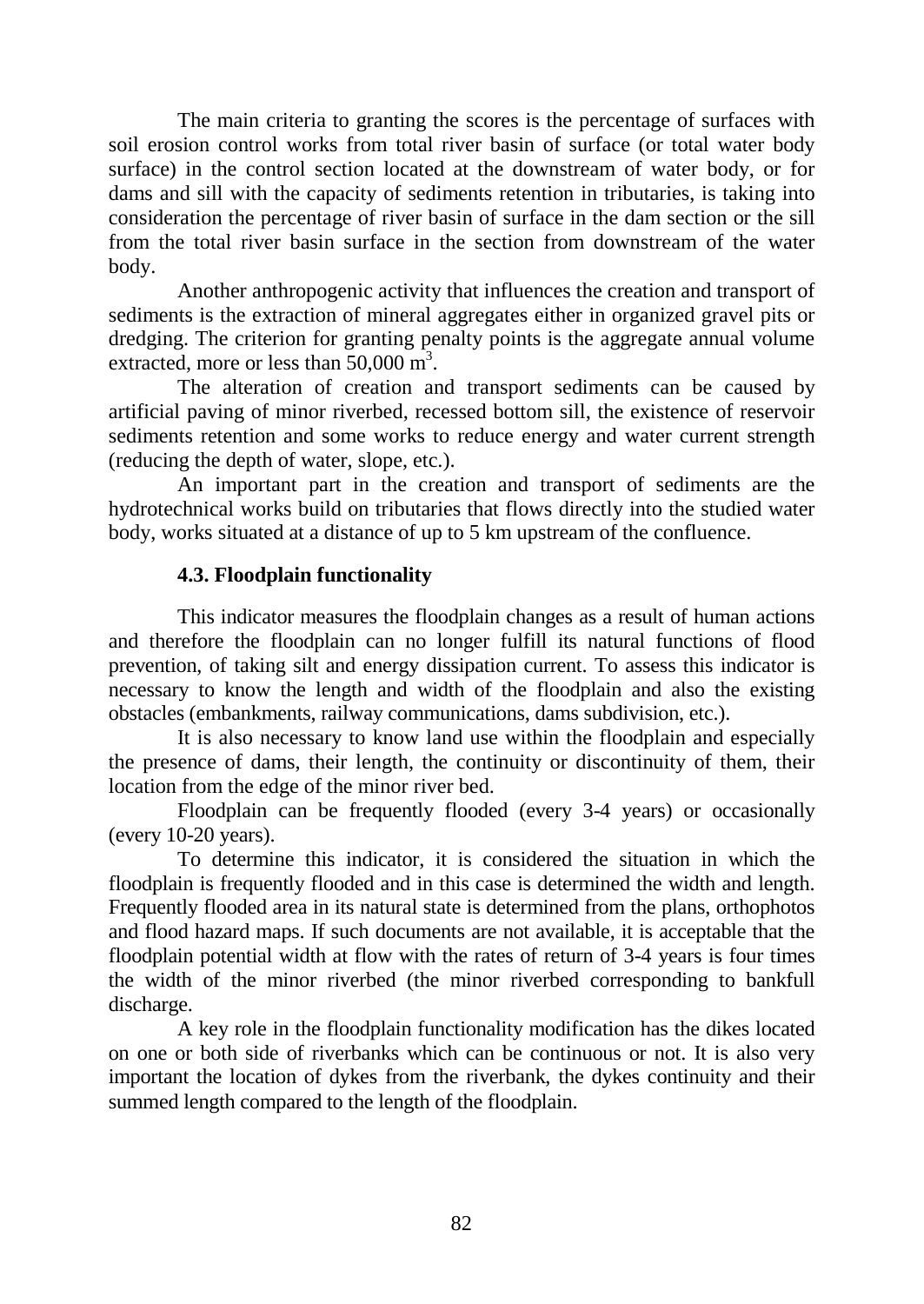### **5. CHARACTERIZATION OF CHANNEL MORPHOLOGY AND RIVERBANKS**

### **5.1. The naturalness of channel morphology and its configuration**

This indicator aims to assess the removal of the natural state of minor riverbed due to more or less severe changes, consisting of riverbeds deviations, riverbeds closures, artificial filling of abandoned riverbeds, reducing the number of arms of braided riverbeds.

The reference element in quantifying these influences is the length of these works percentage of the total length of the water body.. For example, is measured the length of riverbeds deviations, riverbeds closures, corrections of alignment of the riverbanks, arms of braided riverbeds, classified as changes category in the table and in relation to the length of the water body is given appropriate penalty points.

## **5.2. The riverbed continuity and the naturalness longitudinal and vertical processes**

This indicator estimates the degree of cross section alteration, the continuity of the riverbed, etc. due to the existence of sills, water retention dams, bridges, etc.

In assessing this indicator are essential the length of water retention, the existence or not of silt washing openings, depending on which are awarded appropriate penalty points.

The reservoir length and weirs means the length at the normal water levels.

For infrastructure such as bridges over water courses, weirs, it is considered the number of these obstacles per kilometer of riverbed.

This indicator involves an assessment of the minor riverbed topography, its shape, the morfometry of riverbed materials, vegetation and the extraction of building materials is estimated as lengths and relates to the length of the water body.

## **5.3. River banks naturalness and lateral mobility**

This indicator aims to outline the constraints in the natural evolution of the river banks and the dynamic of river bed, constraint generated by channeling the riverbed, banks protection, etc. All these constraints are quantified as length and are depending on the length of the water body when awarded appropriate penalty points are.

# **6. CHARACTERIZATION OF RIPARIAN CORRIDOR, THE STRUCTURE AND ITS NATURALNESS**

An important role in the river ecosystem plays the riparian area (the area near the river banks). Riparian area may be part of the floodplain, but has a minor role in the hydrological dynamics instead, is a natural biofilter that protect aquatic ecosystem from diffuse pollution due to runoff, excessive alluvium or erosion. There are many definitions for this area. Of these more appropriate to the goal of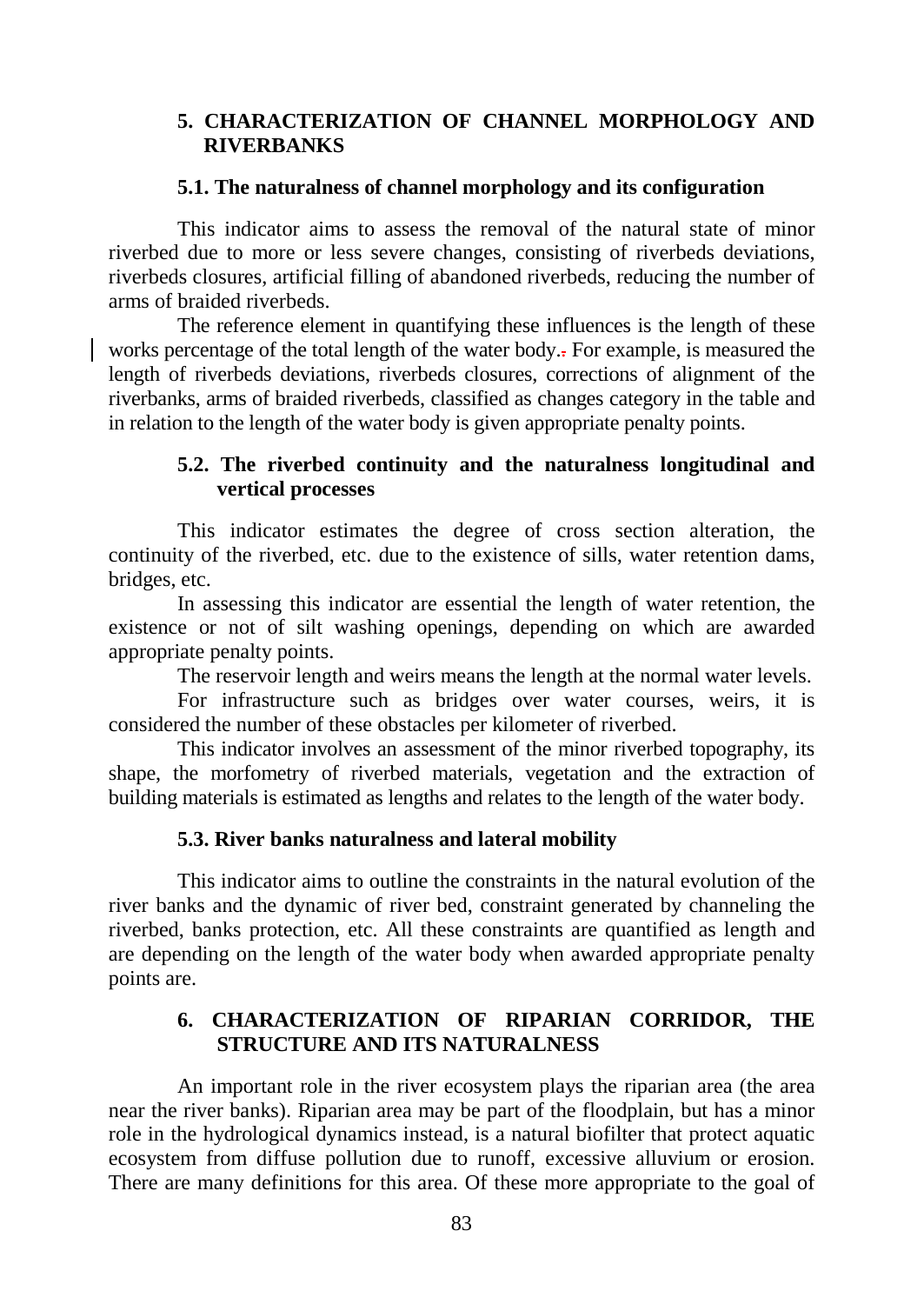this paper is the one given by U.S.D.I. Fish and Wildlife Service (1997): *"Riparian areas are plant communities contiguous to and affected by surface and subsurface hydrologic features of perennial or intermittent lotic and lentic water bodies (rivers, streams, lakes, or drainage ways). Riparian areas have one or both of the following characteristics: (1) distinctly different vegetative species than adjacent areas, and (2) species similar to adjacent areas but exhibiting more vigorous or robust growth forms. Riparian areas are usually transitional between wetland and upland."* The width of riparian areas is not easy to be determined that is why some authors (Spackman and Hughes, 1995) believe that their potential width is estimated between 10-30 meters and even 100 meters.

Riparian vegetation is not structured coincidentally. It is arranged in three parallel groups, each containing species adapted to the specific humidity and an atmosphere region as follows:

- **Zone 1 -** starts from the water's edge and populated by emergent aquatic macrophytes represented by aquatic species plant (cattail, bulrush, reeds). These plants have a deep and strong root that stabilizes river banks from erosion and is a critical element in the process of groundwater recharge. Estimated width of this zone is 5-10 m;
- *Zone 2* is in the wet field, usually near the river bank and is populated by bushes, trees and herbs and humidity tolerant plants. The width of this zone is estimated at 15 to 25 m;
- **Zone 3** is a mixture of riparian plant species and terrestrial species belonging to upland area. It is placed in a dry land where riparian zone merges with riverane zone, its potential width being estimated about 6-10 m.

### **6.1. Longitudinal continuity of riparian vegetation**

Characterization of riparian corridor starts from the idea that in the natural status it was continuous over the entire length of the water body, located on both sides of the minor bed according to the geomorphology of the valley, but due to anthropogenic interventions corridor became discontinuous, whole areas being affected by urbanization, infrastructure, resulting a series of discontinuities with major effects on the biological role of this corridor (EPA 1999; Gurnell, 1997; Hanson et al., 1990; Lovell and Sullivan, 2005; Merritt et al., 2000; Robertson and Rowling, 2000). The assessment criteria of naturalness riparian corridor is the riparian corridor discontinuities length of total water body length.

### **6.2. The width of riparian corridor**

This indicator relates how the riparian corridor currently keeps potential natural width. When the width of the riparian corridor potential is in its natural status cannot be determined, it is acceptable that is about 30-40 m. Removal of the natural status of this indicator is estimated by the existing width ratio of riparian corridor to the potential width.